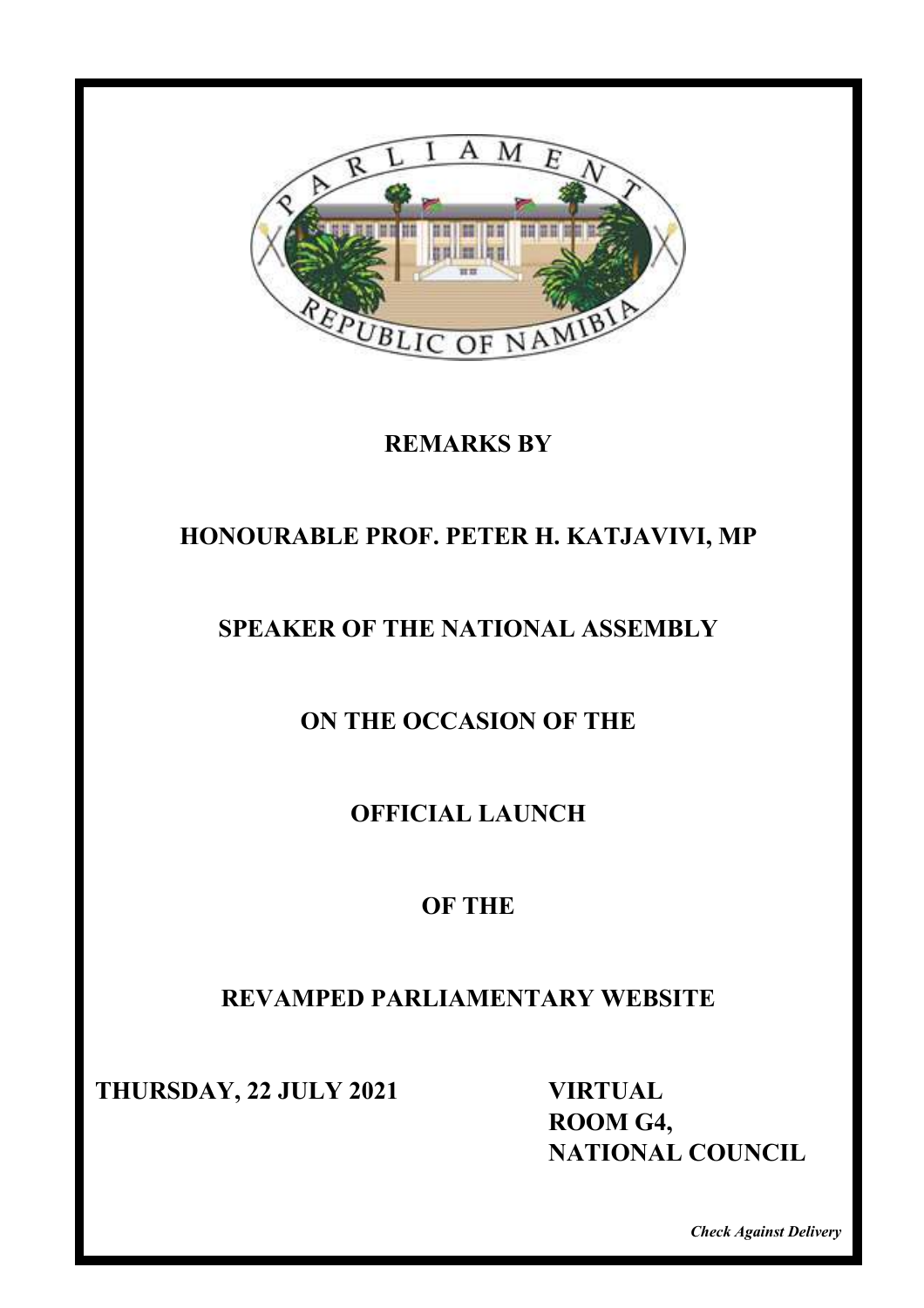**Director of Ceremonies,**

Hon. Modestus Amutse, Chairperson of the Standing **Committee on ICT,** 

**Ms. Natalie Russman, KAS Country Representative,**

**Mr. Erastus Amutenya, Deputy Executive Director: Office of the Prime Minister,**

**Colleagues from the Enhancing Participatory Democracy in Namibia (EPDN) Programme,**

**Representatives from I-marketing**

**Distinguished Invited Guest,** 

**Staff Members of Parliament.** 

**Members of the Media.** 

Ladies and Gentlemen,

It is my pleasure to stand here with you and celebrate this milestone, sponsored by KAS our long-term development partner. I welcome you all to Parliament, as well as our viewers logging-in virtually, as we launch the official transformed Parliamentary Website, catering for both the National Assembly and the National Council.

Since the onset of the COVID-19 Pandemic, we here at parliament have been cognizant of the need to transform our digital communications and transition towards a paperless parliament. We have started the process to transform into an e-parliament,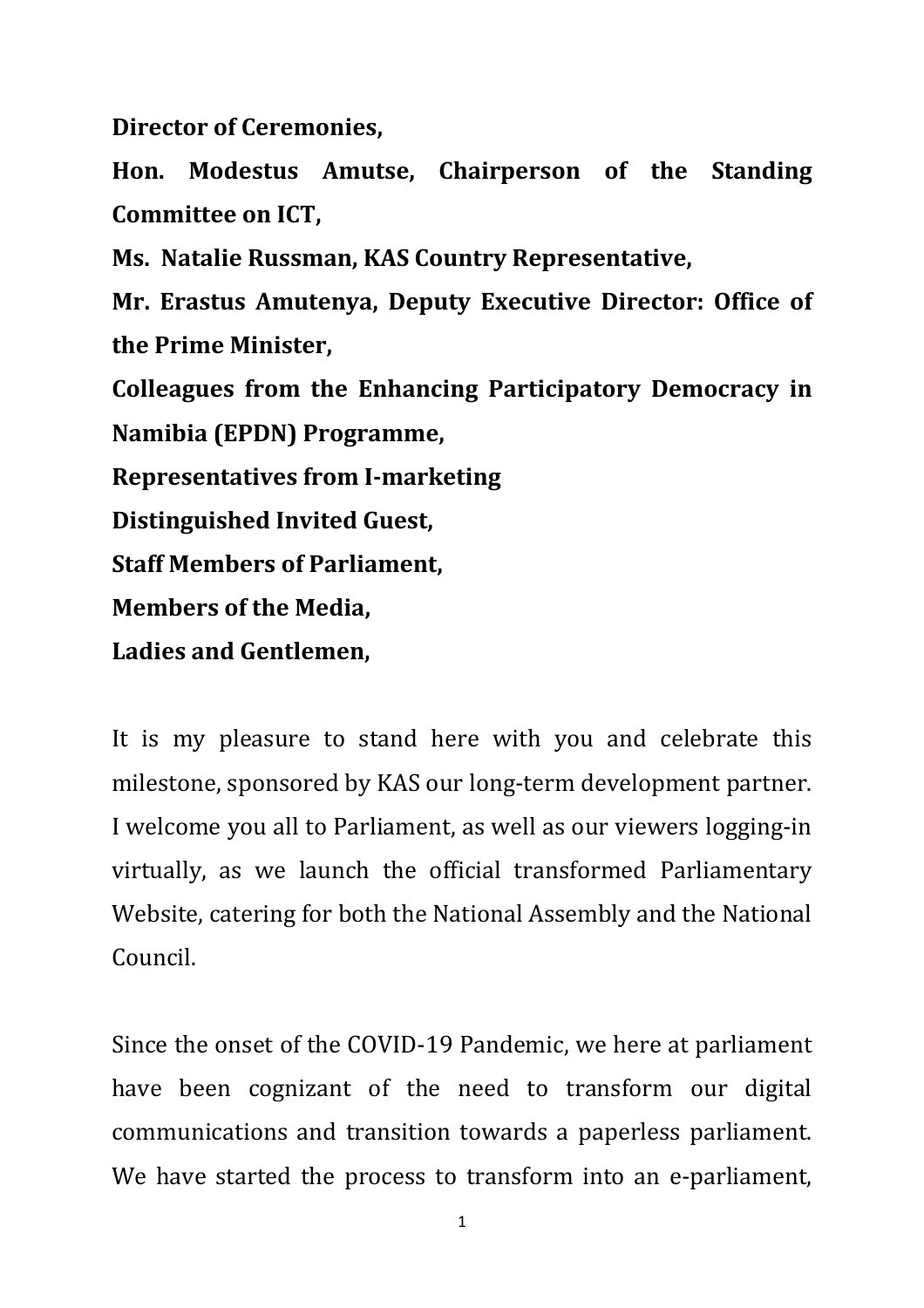which will enhance digital parliamentary democracy through online citizen engagement and participation. Our transformed parliamentary website is therefore crucial in ensuring this transformation. 

To our long term development partner, KAS, I would like to express my sincere appreciation, for once again supporting the parliament and in particularly with the revamp of our website. We benchmark ourselves against some of the most advanced parliaments in the world, because that is what we envision our parliament to be.

# **Director of Ceremonies,**

#### Ladies and Gentlemen,

This website is a critical tool in taking parliament to the people, doing so locally to our constituents, to the public at large, and to our international partners. The website will help the public to understand the critical constitutional role parliament plays, the work we do, Bills that are tabled, debated and passed, international instruments that are tabled and ratified, Motions tabled and adopted, and questions asked by Members to the government ministers. All these will be available promptly on our website. Therefore, this website will serve as an important platform. Equally, as parliament we advocate for transparency through the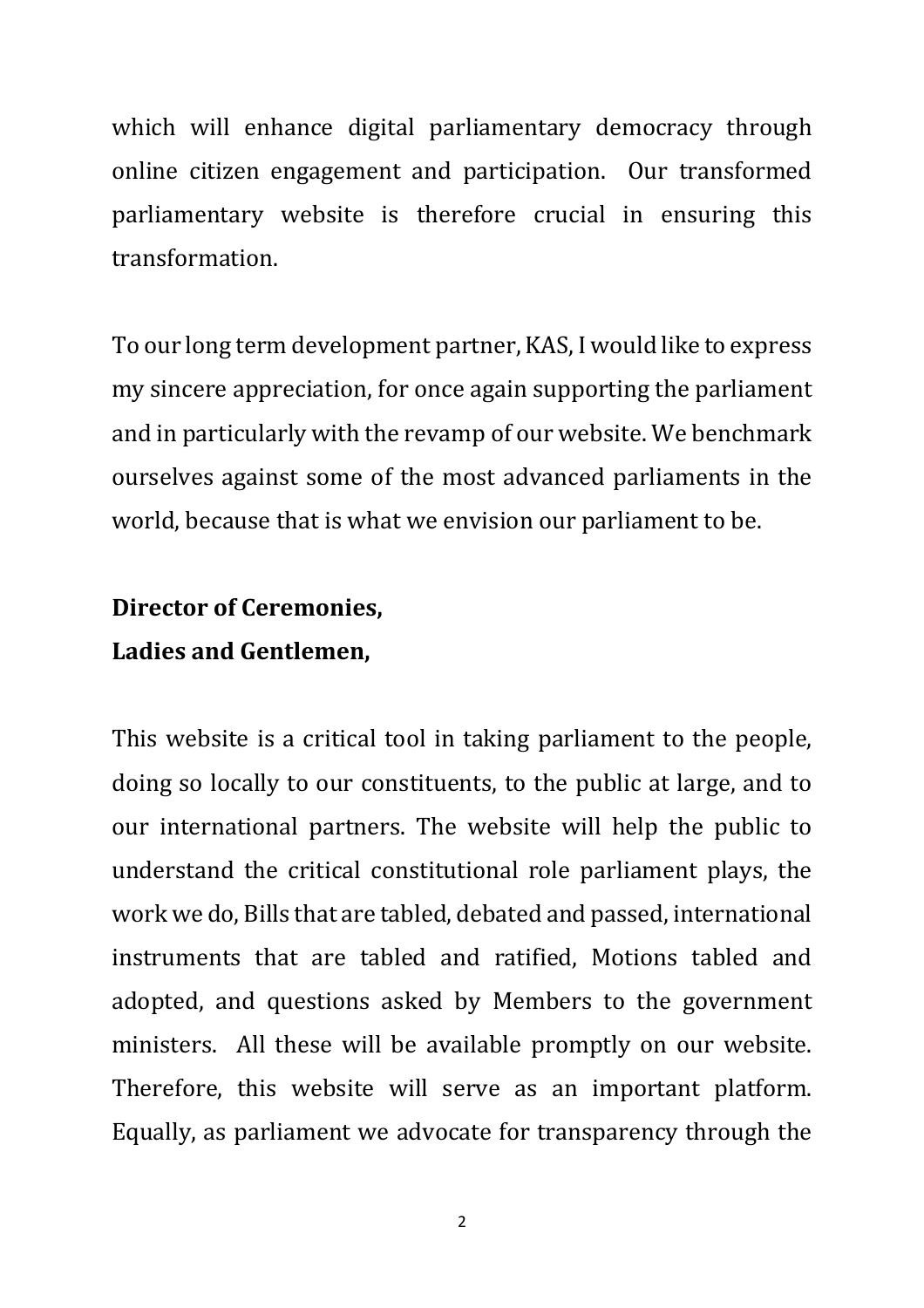work we do. The website can be an effective tool to promote this transparency.

Ms. Natalie Russman, (KAS) Country Representative and the whole KAS team, I thank you for supporting our vision. Earlier in the year, KAS donated portable computers to our Members of Parliament, and today you stand with us again to launch this transformed parliamentary website. As I mentioned on that occasion, I urge our MPs to put these gadgets to good use, and promote engagement on our website with the citizenry, in order to keep the website relevant and user friendly.

I want to encourage all MPs and Parliamentary staff to use and interact with this website and critique it so that we constantly improve the quality and timeliness of information. The website is ours, let us take collective ownership of it in our vision to transform into an e-parliament.

Finally, I wish to thank the dedicated team from National Assembly and KAS who worked tirelessly to bring this transformed website to fruition. Let us continue to keep it relevant and updated, in order to inform and educate our people.

3